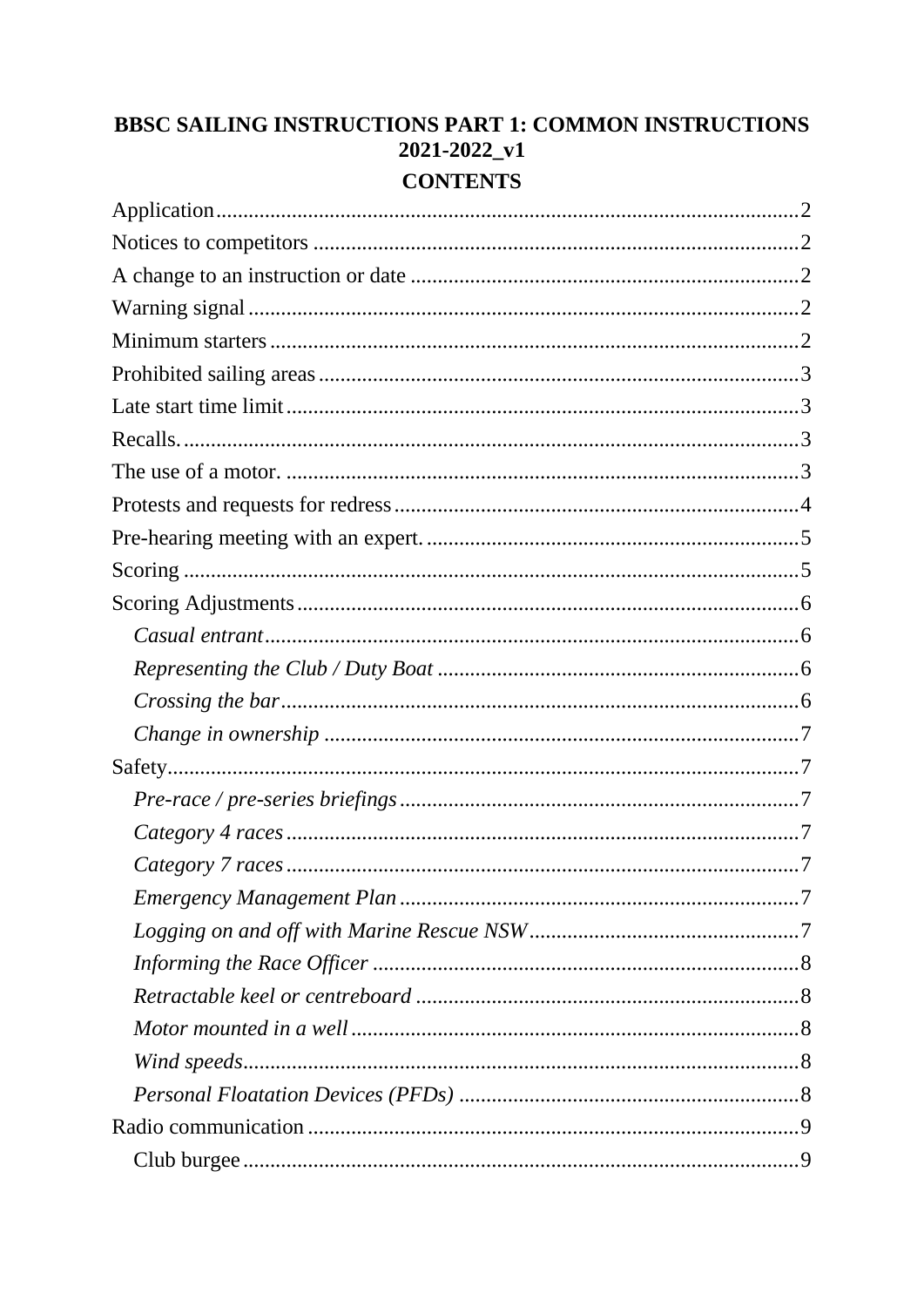|  | <b>PART 2: COMMON INSTRUCTIONS 2021-2022 v1</b> |  |
|--|-------------------------------------------------|--|
|  |                                                 |  |

**2**

# <span id="page-1-0"></span>**Application**

- 1. These Common Instructions are to be read in conjunction with the **Club's**:
	- (a) Keel, Trailable and Multihull Notice of Race and its **Program**; and
	- (b) other Keel, Trailable and Multihull **instructions** to which these Common Instructions apply.

### <span id="page-1-1"></span>**Notices to competitors**

2. A notice to competitors shall be **posted**.

# <span id="page-1-2"></span>**A change to an instruction or date**

- 3. A change to an **instruction** shall be **posted**. A late change to an **instruction** shall be announced at the pre-race briefing.
- 4. A change to a date of a race in the **Program** will be **posted**.

# <span id="page-1-3"></span>**Warning signal**

5. The warning signal is flag **Q**. This changes Racing rule 26.

# <span id="page-1-4"></span>**Minimum starters**

- 6. The minimum number of boats required for a race in a Division 1 series is two boats that are entered in the series.
- 7. The minimum number of boats required for a Division 1 race other than a race in a series is two boats.
- 8. The minimum number of boats required for a Division 2 race, or a race in a Division 2 series, is one boat that is entered in the series or race.
- 9. The minimum number of boats required for a Division 1 divisional or class result to be determined is two boats in the Division.
- 10. The minimum number of boats required for a Division 2 divisional result to be determined is one boat in the Division.
- 11. Where the instructions for a series or race is neither a Division 1 nor Division 2 series or race, (for example, the Winter Series), the minimum number of boats required for a result is one boat that is entered in the series or race.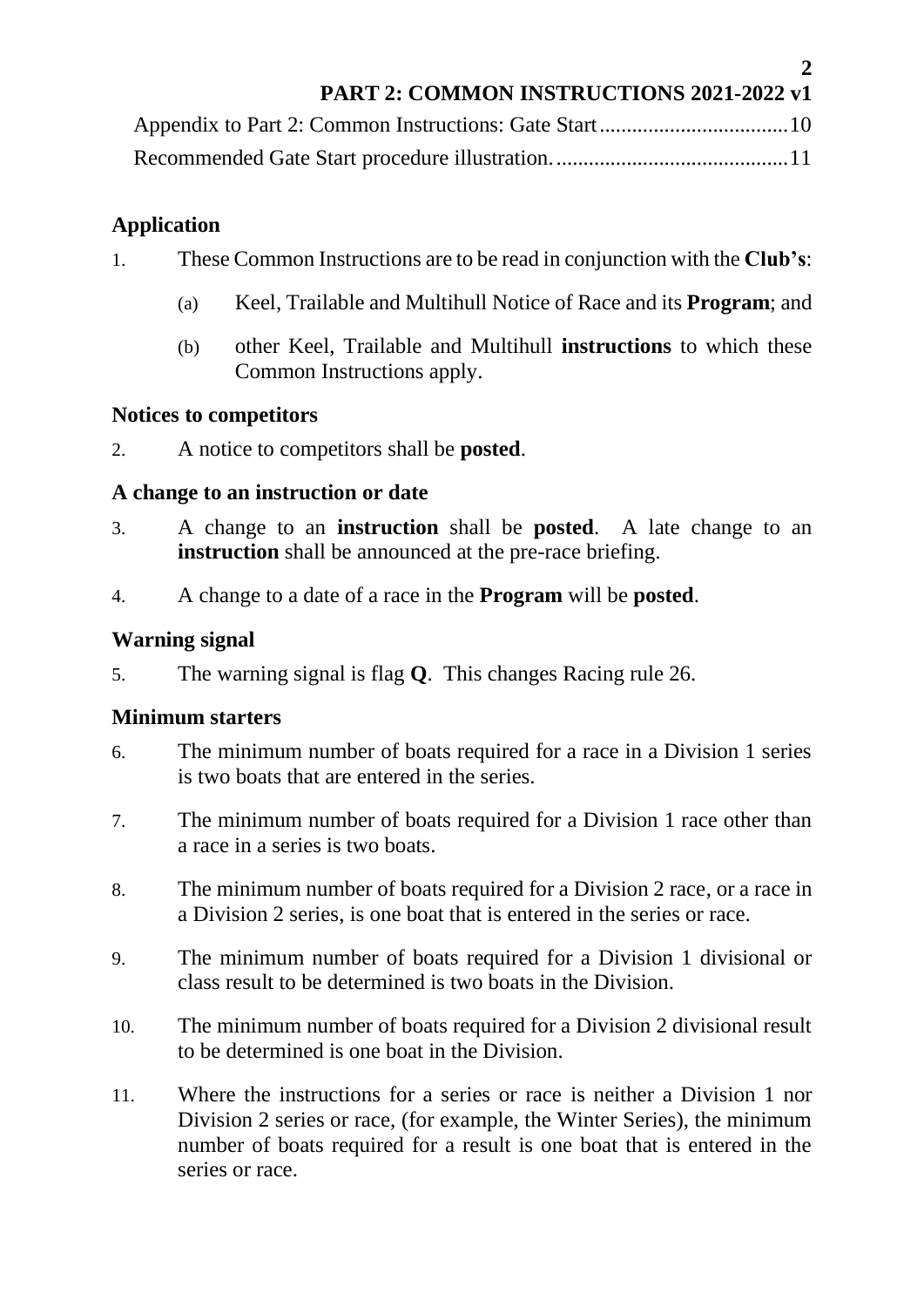12. Where less than the minimum number of boats start a race, the race shall be deemed to have been abandoned and in the case of a race in a series no points shall be awarded.

# <span id="page-2-0"></span>**Prohibited sailing areas**

- 13. A boat in a race must not pass between:
	- (a) a South Cardinal Mark in the vicinity of Acheron Ledge or Acheron Ledge and Reef Point; or
	- (b) Snapper Island and Observation Point.
- 14. A boat in a race in a River Wranglers' Series must not pass between a moored boat and the shore.
- 15. A boat failing to observe a prohibited sailing areas **instruction** shall be scored DSQ.

# <span id="page-2-1"></span>**Late start time limit**

16. Subject to any **instruction** relating to a **Gate Start**, a boat starting later than 15 minutes after her starting signal may be scored DNS. This changes Racing rule A4.

### <span id="page-2-2"></span>**Recalls.**

17. The **Race Officer** may, in addition to the procedures prescribed in Racing rule 29, hail a boat or contact it by radio. This changes Racing rules 29 and 41.

### <span id="page-2-3"></span>**The use of a motor.**

- 18. Subject to the following **instruction**, a boat must stop or disengage her motor prior to or at the preparatory signal (or in the case of a **handicap race**, her deemed preparatory signal) for any race in which she intends to participate and must keep it stopped or disengaged until she completes or retires from the race.
- 19. Subject to any **instruction** relating to a **Gate Start**, a boat that might otherwise start later than 15 minutes after her starting signal (or in the case of a **handicap race**, 15 minutes after her starting time) may use her motor after her preparatory (or in the case of a **handicap race**, her deemed preparatory) signal provided that after stopping or disengaging the motor, she takes a Two-Turns Penalty under sail before crossing the starting line.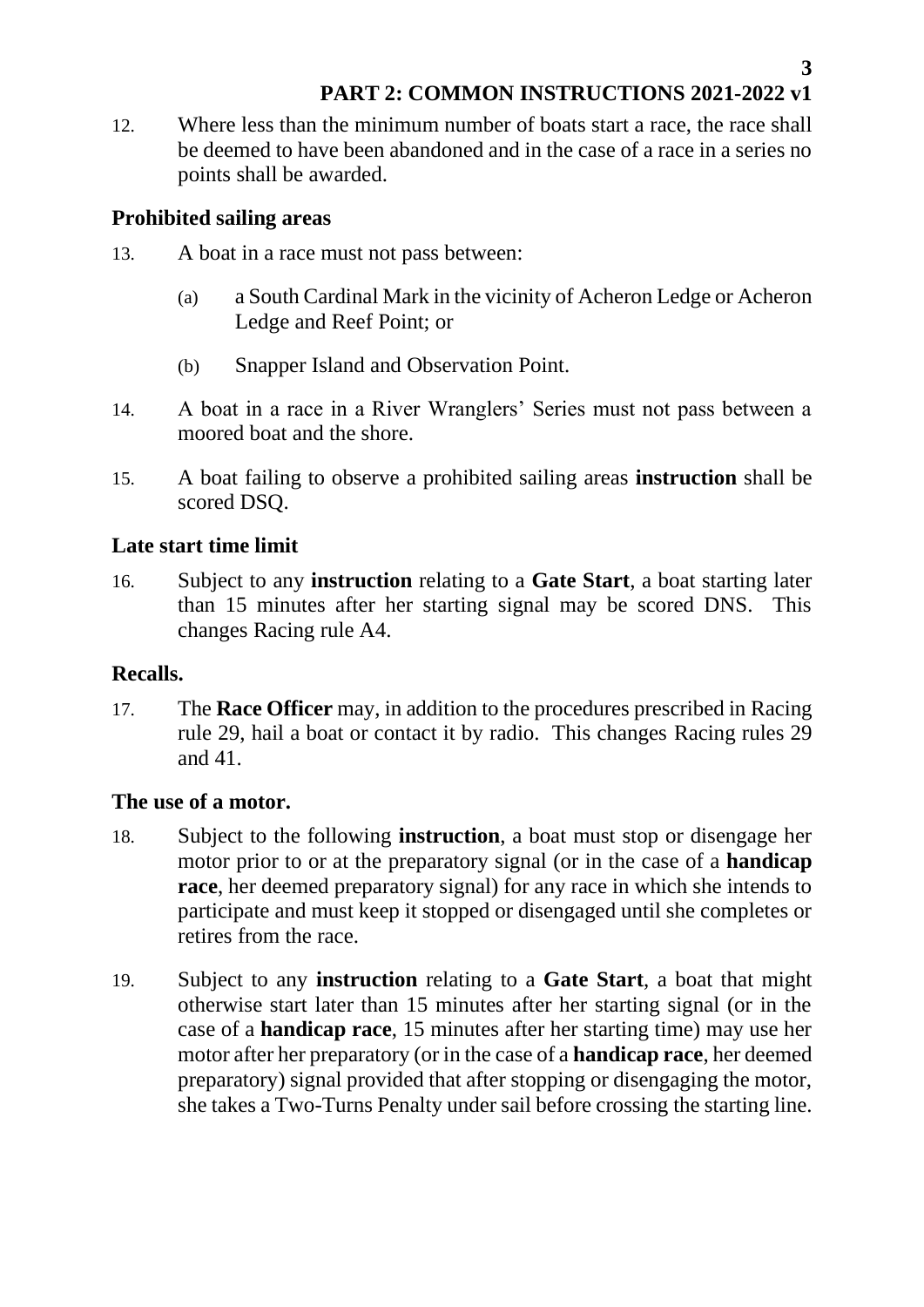# <span id="page-3-0"></span>**Protests and requests for redress**

- 20. It is recommended that a person proposing to lodge a protest does so only after:
	- (a) enquiries of the proposed other party and any potential witness to ensure that there is no misunderstanding of the incident upon which the protest might be based; and
	- (b) reading the entries in the **Handbook** relating to Protests and Redress.
- 21. A protest shall be delivered to a member of the **Committee** before the expiration of 24 hours after the incident upon which the protest is based.
- 22. The time limit for seeking redress under Racing rule 62 is 72 hours after the publication of the relevant result.
- 23. As soon as practicable after the protest time limit, a member of the **Committee** will inform each competitor of a protest in which the competitor is named as a party or a witness. Hearings may be heard in the approximate order in which they were received commencing as soon as practicable at a time and place determined by the **Protest Committee** and notified to each party and witness.
- 24. A breach of an **instruction** relating to:
	- (a) boat informing the **Race Officer** that it has taken a penalty;
	- (b) notifying the **Race Officer** of its participation in, or retirement from, a race; or
	- (c) failing to display a Division 1 pennant,

will not be grounds for a protest by a boat. This changes Racing rule 60.1(a). The penalty for a breach of an **instruction** referred to in subparagraphs (a), (b) or (c) above may be less than disqualification if the **Protest Committee** so decides.

- 25. When the **Protest Committee** decides that a boat that is a party to a protest hearing has broken a Racing rule, it may:
	- (a) decide not to impose a penalty;
	- (b) disqualify her;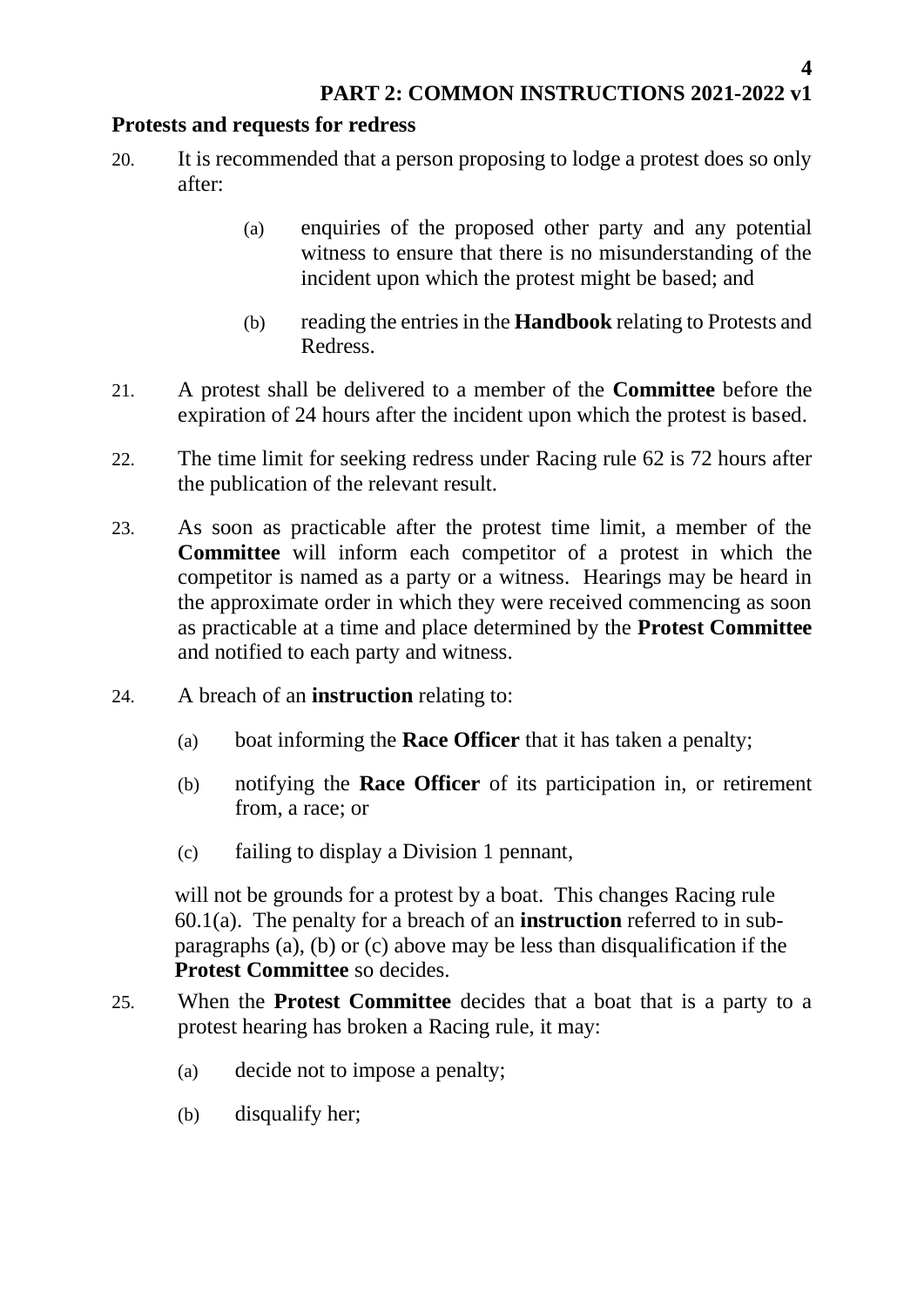- (c) in the case of a race other than a **handicap race**, impose a time penalty by increasing her elapsed time for the race by 6% or ten minutes, whichever is the greater; or
- (d) in the case of a **handicap race**, penalise her two places.

This changes Racing rule 64.1.

26. A penalty may be imposed whether or not the applicable Racing rule was mentioned in the protest.

### <span id="page-4-0"></span>**Pre-hearing meeting with an expert.**

- 27. Prior to a **Protest Committee** hearing a protest alleging a breach of Part 2 of the **Rules** (When Boats Meet) and no other Racing rule, one representative from each boat involved in the protest may meet with an expert agreed to by the representatives. No witness, other than the representatives, may attend the meeting. The expert is neither the **Committee** nor a **Protest Committee** and an outcome of a meeting with an expert cannot be grounds for redress or be appealed. This changes Racing rule 63. If after meeting with the expert, a boat accepts she has broken a Racing rule, she shall be penalised:
	- (a) in the case of a race other than **handicap race**, by increasing her elapsed time for the race by 3% or 5 minutes, whichever is the greater; or
	- (b) in the case of a **handicap race**, penalise her one place.
- 28. A protest that is not resolved after a meeting with an expert shall be referred to a **Protest Committee**. The **Protest Committee** may hear evidence from the expert on statements made by the representatives during the course of their meeting with the expert.

### <span id="page-4-1"></span>**Scoring**

- 29. Subject to the **instructions** under this heading:
	- (a) the Low Point System of Appendix A to the **Rules** will be applied to determine a boat's result in the Division 1 Bay Cup Series, the Coastal Cup Series, the Winter Series and to determine the **Club** Champion; and
	- (b) the Bonus Point System of Appendix A to the **Rules** will be applied to determine a boat's result in the Division 2 Bay Cup Series, the Division 2 Tollgate Classic Series, a River Wranglers' Series and the Women's Race Series.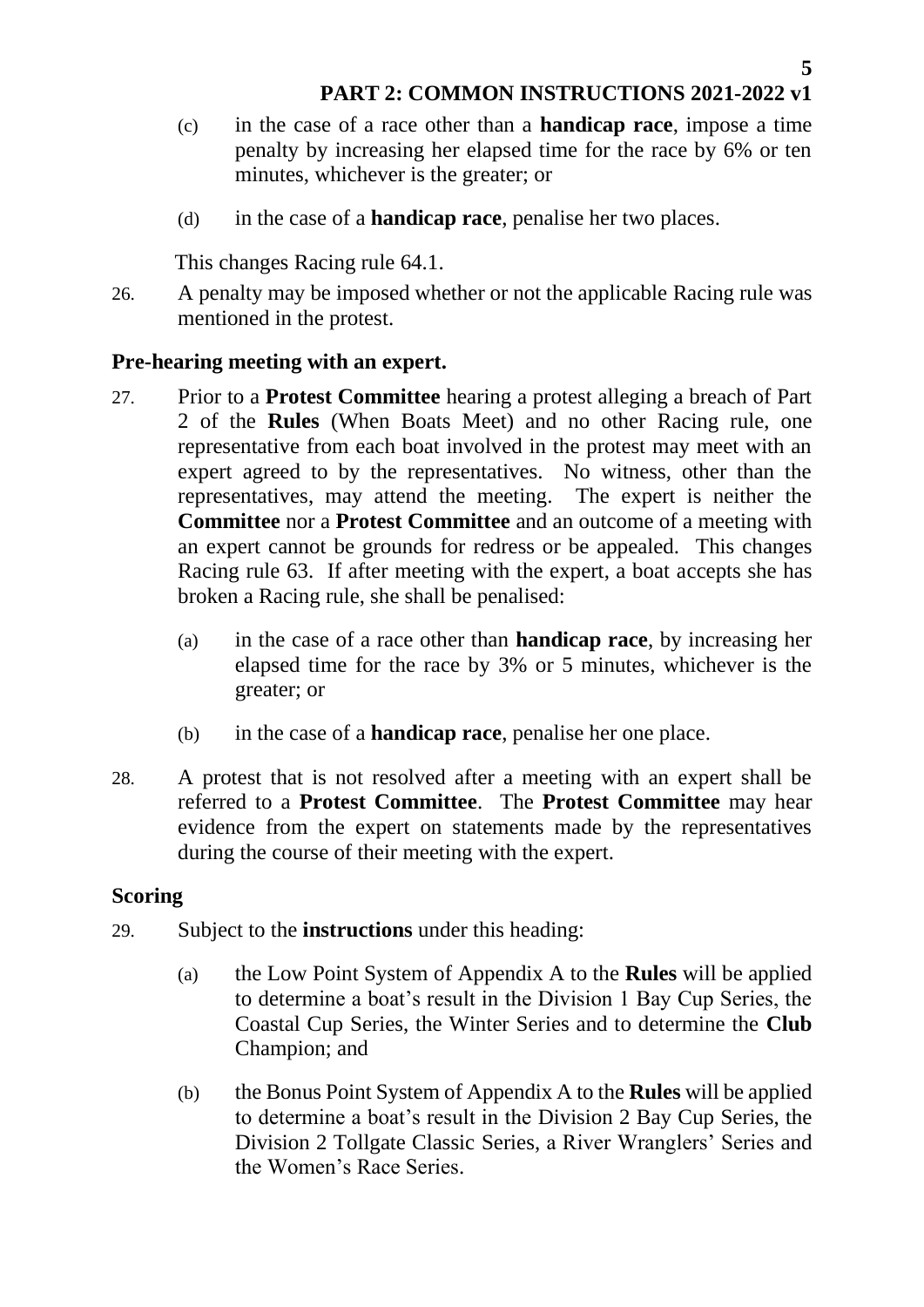### <span id="page-5-0"></span>**Scoring Adjustments**

#### <span id="page-5-1"></span>*Casual entrant*

30. Where a boat participates as a casual entrant in a series' race, the first series-entrant boat to finish will accrue points in the series as if she were the winner of the race and each other series-entrant boat will accrue points as if there were no casual entrant.

This changes Appendix A to the **Rules**.

### <span id="page-5-2"></span>*Representing the Club / Duty Boat*

- 31. Where a boat which is entered in a series is unable to participate in a race in the series because its skipper or crew is:
	- (a) representing the Club in a class championship or otherwise representing the Club in an official capacity; or
	- (b) assisting the **Race Officer** in the management of the race,

the Committee may give the boat redress by adjusting her score for the race as outlined below. The Committee's decision shall be final and not subject to redress or protest.

### <span id="page-5-3"></span>*Crossing the bar*

- 32. Where a boat entered in a series is unable to participate in a series' race because it was unable to cross the Batemans Bay bar due to the depth of water on it and / or the condition of the sea over the bar, the **Committee** may, subject to the receipt of a written application setting out the details, give the boat redress by adjusting her score for a race in the series. The **Committee's** decision shall be final and not subject to redress or protest.
- 33. Where a decision is made to give redress to a boat pursuant to the "Representing the **Club / Duty Boat**" or "Crossing the bar" **instructions**, the boat shall score points equal to the nearest tenth of a point (0.05 to be rounded upward) of her average points to the date of the race in question. If the race in question is:
	- (a) the first or second race in the series the average results will be the mid-fleet (median) result for the number of entries:
		- (i) in her division / class for a divisional / class result; or
		- (ii) in the combined divisions for an overall result.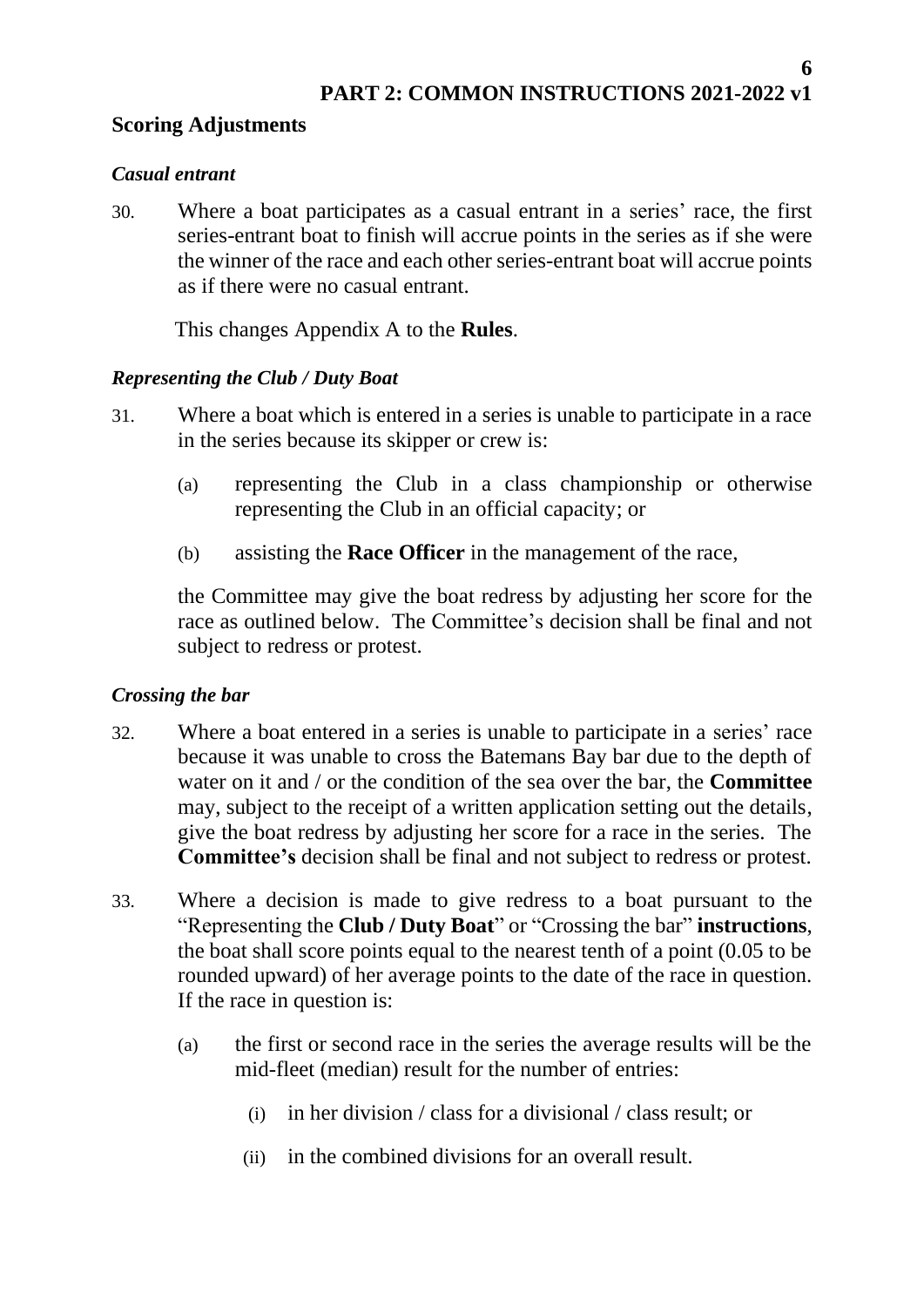(b) the third or subsequent race in the series, the average results will be back calculated from her mean results in the races that have been completed. This changes Appendix A to the **Rules**.

#### <span id="page-6-0"></span>*Change in ownership*

34. Where a boat entered in a series has accrued Time Correction Factor points in the series changes ownership, the **Committee** may, on receipt of a written application from the new **owner**, allow the boat to retain the points. This changes Appendix A to the **Rules**.

### <span id="page-6-1"></span>**Safety**

#### <span id="page-6-2"></span>*Pre-race / pre-series briefings*

35. Attention is drawn to the requirements in the Notice of Race under the heading "Pre-race / pre-series briefings.

### <span id="page-6-3"></span>*Category 4 races*

36. The **Committee** has added to the requirements of Category 4 the requirements specified in the Notice of Race under the headings "Regulation 2.01 categories, racing areas, dates and pre-race /series briefings" / "Coastal Cup Series" / "Races other than the Pentastar".

### <span id="page-6-4"></span>*Category 7 races*

37. The **Committee** has added to the requirements of Category 7 the requirements specified in the Notice of Race under the headings "Regulation 2.01 categories, racing areas, dates and pre-race / series briefings" / "Other Series and Races" / "Category 7 plus".

### <span id="page-6-5"></span>*Emergency Management Plan*

- 38. A boat participating in a race shall carry a copy of the **Emergency Management Plan** (available on the **website** and in the **Handbook**).
- 39. The person in charge of a boat participating in a race shall bring the **Emergency Management Plan** to the attention of each crew member.

#### <span id="page-6-6"></span>*Logging on and off with Marine Rescue NSW*

40. A boat participating in a race shall log on and off with Marine Rescue NSW, Batemans Bay (and each other Marine Rescue NSW base that has coverage of a race).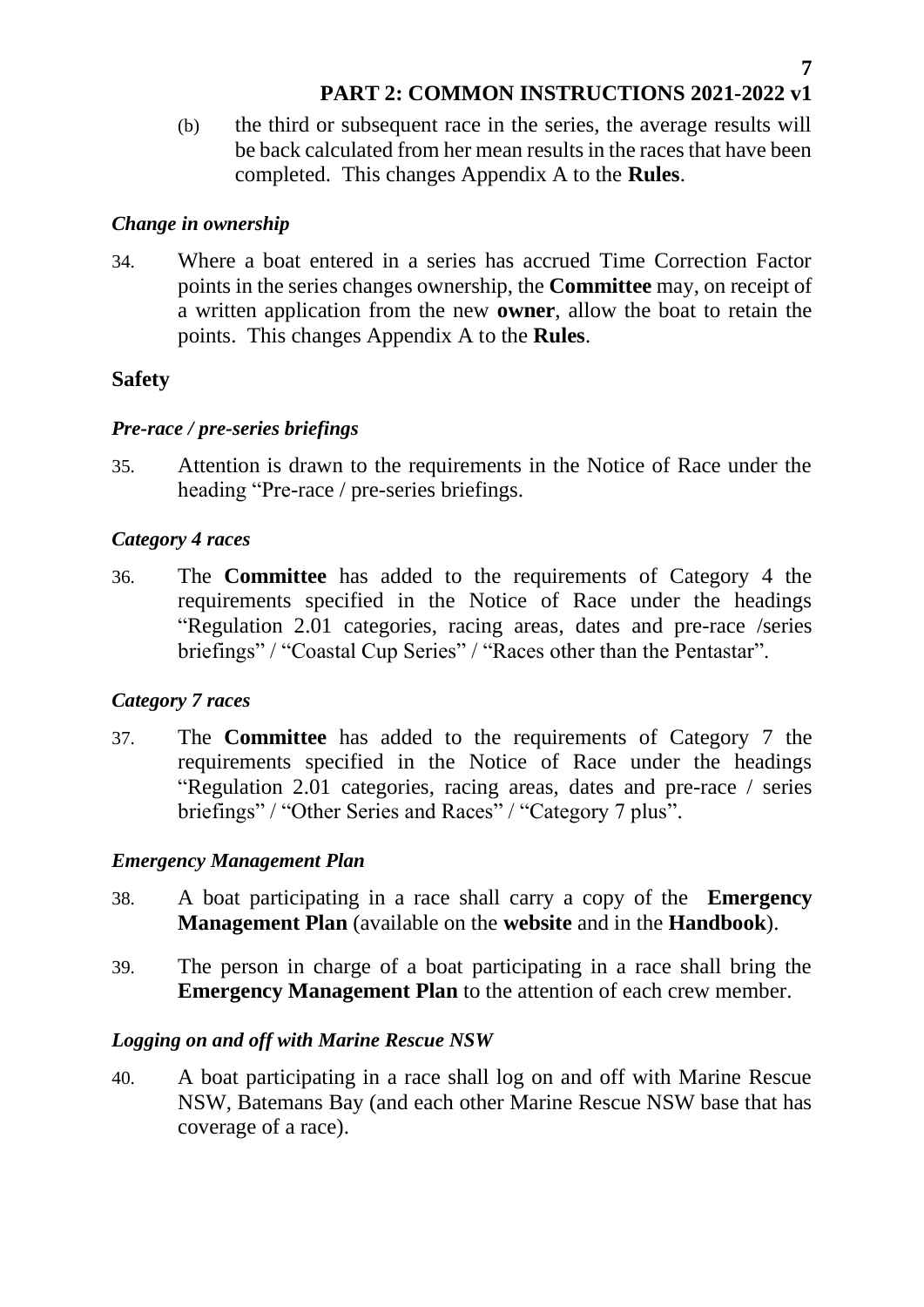**8**

41. Membership of Marine Rescue NSW, Batemans Bay's Radio Club is recommended.

### <span id="page-7-0"></span>*Informing the Race Officer*

- 42. A boat intending to participate in a race shall, prior to the warning signal for the race, inform the **Race Officer** (by hailing or radio) of her intention to race, her sail number and the number of persons on board.
- 43. A boat that retires from a race shall notify the **Race Officer** as soon as practicable.

### <span id="page-7-1"></span>*Retractable keel or centreboard*

44. A boat with a retractable keel or centreboard participating in a race shall maintain the retractable keel or centreboard in its fully lowered and locked position throughout the race.

#### <span id="page-7-2"></span>*Motor mounted in a well*

45. A boat with a motor mounted in a well within the boat may apply to the **Committee** for permission to remove the motor from the well during a race. The **Committee's** decision on such an application is final and not subject to protest or redress.

#### <span id="page-7-3"></span>*Wind speeds*

- 46. If the wind speed is estimated or measured by the **Race Officer** to be:
	- (a) over 33 knots in any gust; or
	- (b) over 30 knots continuously for a period in excess of 30 seconds,

the **Race Officer** may abandon the race.

47. If a race is not abandoned by the **Race Officer**, it does not mean that conditions are safe for all boats – attention is drawn to Racing rule 4.

### <span id="page-7-4"></span>*Personal Floatation Devices (PFDs)*

- 48. It is recommended that a person intending to participate in a race visit the [NSW Centre for Maritime Safety](https://maritimemanagement.transport.nsw.gov.au/lifejackets/lifejacket-law/index.html) website and familiarise themselves with its requirements relating to personal floatation devices (PFDs).
- 49. The **Club** understands that a NSW Transport Boating Safety officer may, when a boat is on the water, request proof that each PFD carried by the boat complies with NSW Transport requirements and that one way of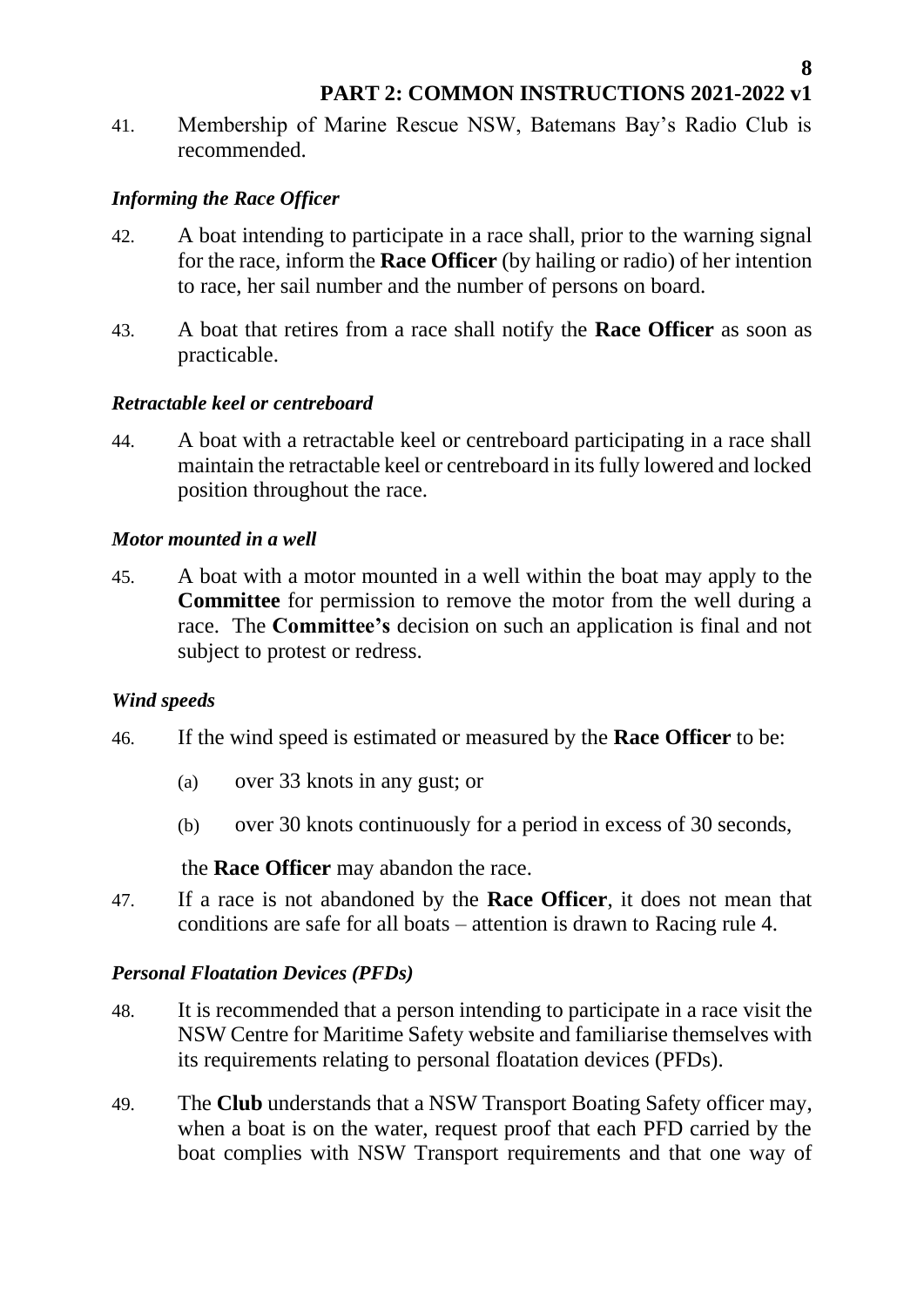**9**

satisfying such a request is to produce a current PFD self-inspection certificate (see the NSW Transport website).

50. A boat completing an Australian Sailing 2021-2024 Special Regulations Equipment Compliance Form must ensure that there is a completed manufacturer's or self-inspection PFD certificate available for each PFD to be carried on the boat.

#### <span id="page-8-0"></span>**Radio communication**

- 51. A boat in a race shall maintain a listening watch on VHF channel 74 (for race information) and VHF channel 16 (for the purposes of **regulation** 2.02.4).
- 52. Radio communications between the **Race Officer** and a boat in a race shall be on VHF Channel 74.
- 53. The **Club** shall monitor VHF channels 74 and 16 for the purposes of **regulation** 2.02.4.
- 54. A communication between the **Race Officer** and a boat before or during a race in relation to such matters as a starting time, a course, a general or individual recall, the shortening of the course or abandoning the race does not constitute outside help. This changes Racing rule 41.
- 55. The absence of a communication between the **Race Officer** and a boat in relation to a matter of a kind described above is not subject to a protest or redress.

### <span id="page-8-1"></span>**Club burgee**

56. A member's boat participating in a race shall fly the **Club** burgee. (A Club burgee may be acquired via the **Club's website**).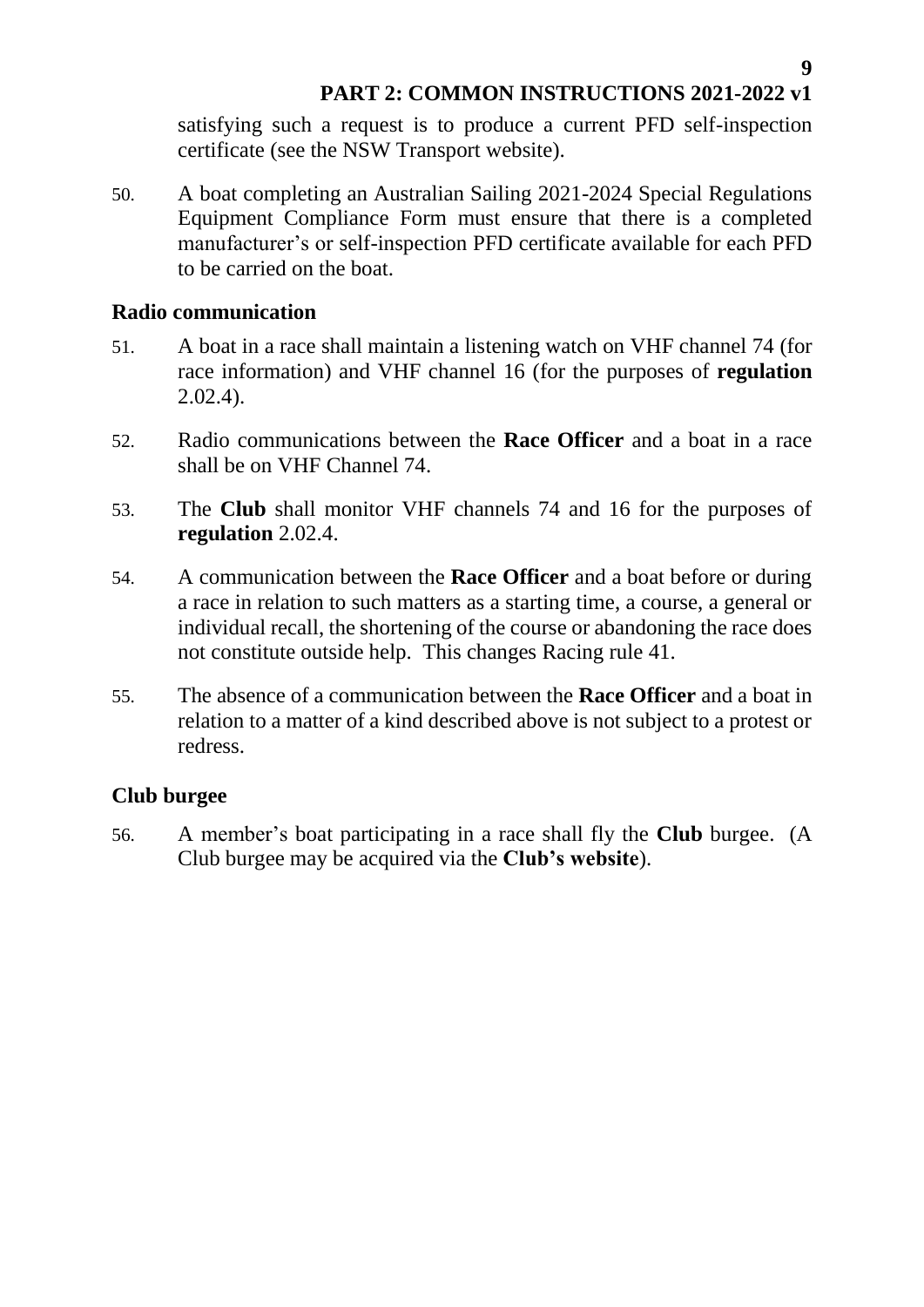# <span id="page-9-0"></span>**Appendix to Part 2: Common Instructions: Gate Start**

1. The Gate Boat shall position a Gate Mark displaying Flag O in a position to provide a clear upwind start to the first mark in the course determined by the **Race Officer**;

2. A **Gate Start** race shall be started by the Gate Boat using the following sound signals:

| <b>Minutes</b>                                           | Sound signal        | <b>Means</b>       |
|----------------------------------------------------------|---------------------|--------------------|
| 5 before starting signal.                                |                     | Warning signal     |
| 4 before starting signal.                                |                     | Preparatory signal |
| 1 before starting signal.                                | $\blacksquare$ long | One minute         |
|                                                          |                     | Starting signal    |
| 5 (or another announced<br>period) after starting signal | $\blacksquare$ long | Gate closed        |

This changes Racing rule 26.

3. Immediately prior to the starting signal (not less than 10 seconds), the Gate Boat will sail hard on the wind on Port tack from the Gate Mark to establish a starting line being a line from the Gate Mark to the stern of the Gate Boat sailing close hauled on Port tack.

4. The Gate Boat shall sound the starting signal;

5. Each boat other than the Gate Boat shall start on starboard tack by passing the starting line between the Gate Mark and the stern of the Gate Boat;

6. The Gate Boat shall remain on a Port tack for a period of 5 minutes (or such other period announced by the nominated **Race Officer** at the pre-race briefing);

7. In the 5 minute (or other announced period) a boat must avoid fouling or otherwise interfering with the Gate Boat. This changes Racing rule 10. A breach of this requirement will result in immediate disqualification which shall not be subject to redress or protest;

8. The Gate Boat shall sound one long signal at the end of the 5-minute (or other announced) period and the gate shall be deemed closed;

9. A boat that fails to cross the starting line within the 5-minute (or other announced) period shall be scored DNS (this changes Racing rule A4.1); and.

10. After she finishes the race, the Gate Boat shall be responsible for retrieving the Gate Mark.

**A RECOMMENDED GATE START PROCEDURE IS ILLUSTRATED ON THE NEXT PAGE.**